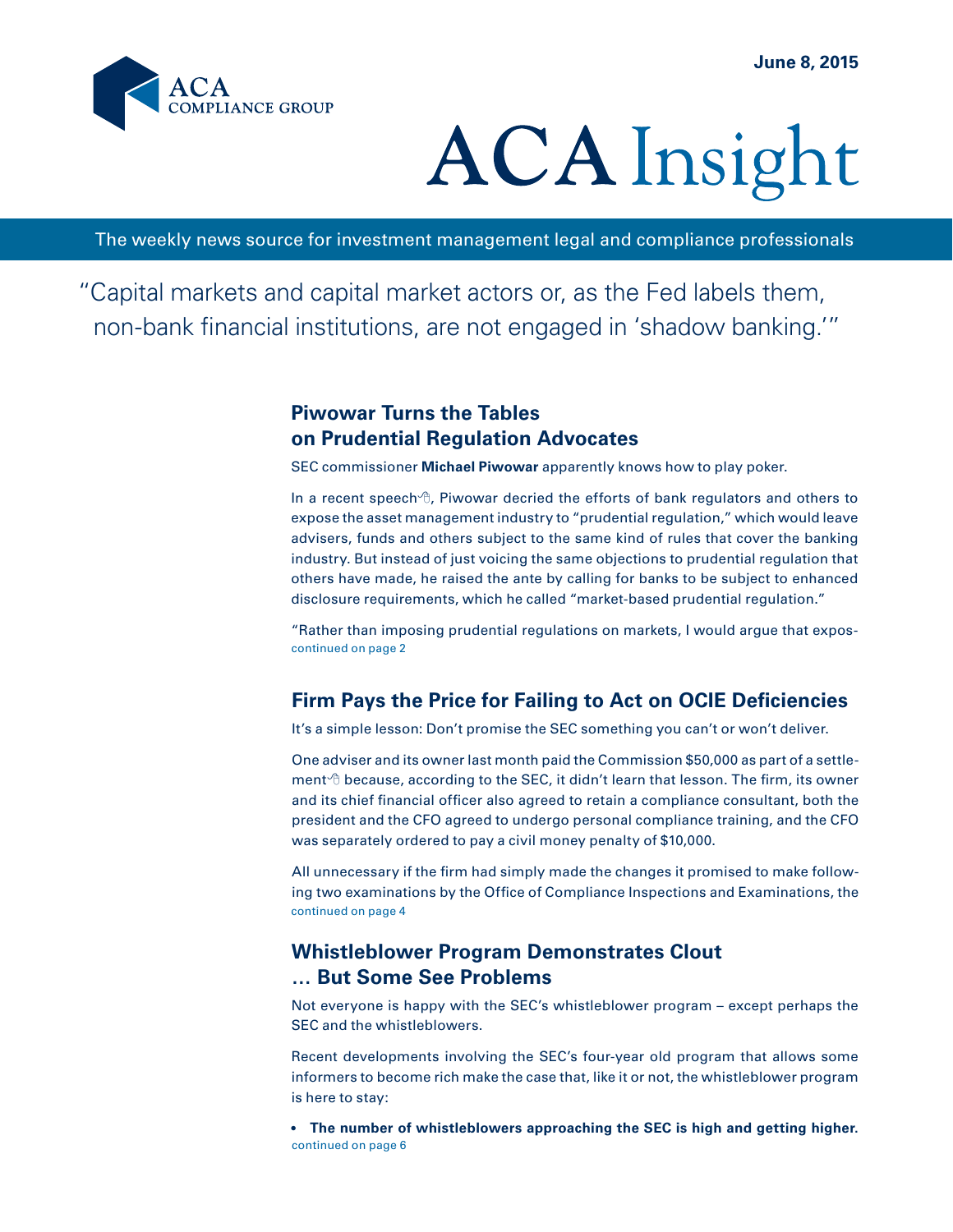

# **Piwowar Turns the Tables**

continued from page 1

ing banks to the disclosure-oriented focus of marketbased regulation would provide better protection to the financial system," he said. "In other words, instead of 'prudential market regulation,' the financial system would be safer with 'market-based prudential regulation.'"

#### Prudential regulation

Much of the debate over prudential regulation of the asset management industry goes back to the question of what – and what kind of institutions – contributed to the 2008 financial crisis. Piwowar believes that those who blame asset managers and investment companies for the crisis are mistaken. "They did not precipitate the 2008 financial crisis and, in fact, continue to flourish today."

*"If all firms are invested in the same types of assets, then during a period of market stress the entire financial system is more likely to collapse."*

Focusing on the Federal Reserve in particular, Piwowar said it "apparently believes that because asset managers and investment companies have been so successful, they somehow pose a systemic threat to the financial system and therefore have earned an additional layer of regulation – prudential market regulation. Of course, what they ignore is that those entities have been subject to extensive and highly effective regulation by the Commission for 75 years."

The Fed and other banking regulators are not experts on capital markets, he said. "They do not even understand the basics."

"Capital markets and capital market actors or, as the Fed labels them, non-bank financial institutions, are not engaged in 'shadow banking,'" Piwowar said. "Investors in the capital markets operate with the knowledge that the money they invest is subject to risks and, unlike bank deposits, is not guaranteed. Investors make a tradeoff between the risk of loss of principal and the hope of earning a higher return on their investment. The Fed may be risk averse and suspicious of those motivated by profits, but risk taking and profit seeking are the cornerstones of the capital markets."

The danger of trying to mitigate risks on a macro level is that it would result in a "narrowing of the differences in the way assets are managed," he said, which could result in all financial firms having similar investments. "If all firms are invested in the same types of assets, then during a period of market stress the entire financial system is more likely to collapse," he said. In addition, he noted that prudential regulation could force asset managers to face "the impossible task" of balancing their fiduciary duties to clients and investors against regulatory obligations to do what is best for the financial system as a whole.

#### The role of the SEC

Piwowar argued that those calling for prudential regulation of non-bank financial institutions not only lack an understanding of the capital markets, but show little appreciation of the SEC's mission. "I am very concerned about the extent, fervor and momentum of those proposals."

"It is the Commission, not the banking regulators, that has the statutory authority and responsibility for regulating the capital markets. It is the Commission, not the banking regulators, that has the requisite expertise and experience with capital markets. It is the Commission, not the banking regulators, that should be regulating the capital markets," he said.

SEC commissioner **Daniel Gallagher** has also criticized the proposed use of prudential regulation for asset managers. Prudential regulators "and the policymakers they have captured adhere to a false narrative of the financial crisis that says capital markets regulators like the SEC failed, and the markets and market participants overseen by capital markets regulators were a major cause of the financial crisis," he said in an April 10 speech  $\theta$ , "Bank Regulators at the Gates: The Misguided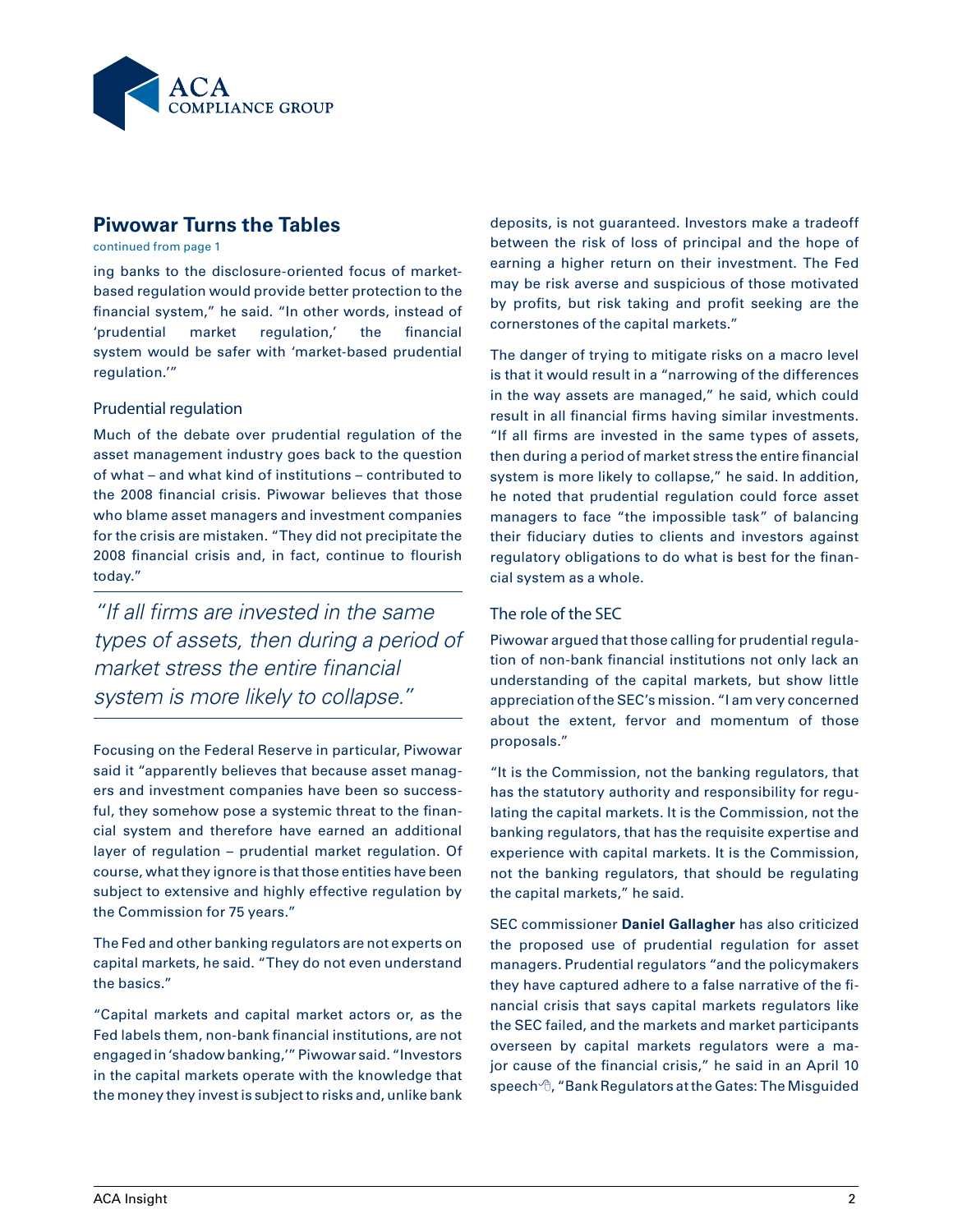

Quest for Prudential Regulation of Asset Managers" (ACA Insight, 4/20/15<sup></sup>).

Efforts to label the asset management industry as systemically risky have also drawn criticism from other quarters. The **Investment Adviser Association** and the **Securities Industry and Financial Markets Association**, in a March 25 comment letter<sup>®</sup> sent to the Financial **Stability Oversight Council** (FSOC), said that the risks in asset management are not systemic and, in any event, should be addressed by the SEC, not the FSOC. The letter was sent in response to a FSOC notice seeking public comment on its evaluation of potential risk in the asset management industry.

The IAA and SIFMA also sent separate letters last month to the **Financial Stability Board** and the **International Organization of Securities Commissions** on similar issues.

*"It is the Commission, not the banking regulators, that has the requisite expertise and experience with capital markets. It is the Commission, not the banking regulators, that should be regulating the capital markets."*

"The right regulator and the primary regulator (for advisers and others in the asset management industry) is the SEC," said IAA general counsel **Robert Grohowski**  separately.

"Piwowar's speech makes a very direct, sensible, and well-supported case for two primary points," said **Ropes & Gray** counsel and former IAA executive director **David Tittsworth**. "First, the asset management profession is fully and appropriately regulated by the SEC. Second, the banking industry should be subject to a higher level of disclosure – what he calls market-based prudential regulation."

"The asset management profession is already heavily regulated and the SEC is in the best position to serve as

the primary regulator of asset management firms and activities," he said.

Tittsworth added that "pending proposals before the SEC will require additional disclosures by asset management firms and funds. The SEC and FSOC and other regulators need to work together to avoid regulatory arbitrage and duplication. Adding an additional layer of regulation and bureaucracy is unnecessary and would result in costly and burdensome requirements."

#### Increased bank regulation

Instead of imposing prudential regulation on markets, Piwowar called for banks to be subject to the "disclosure-oriented focus of market-based regulation," as that would provide better protection to the financial system.

"One of the most important lessons from the financial crisis is that bank investments are not adequately disclosed," he said. "There is limited public information about how banks are investing their assets, so investors have difficulty making informed investment decisions, and creditors cannot assess the true creditworthiness of banks. Moreover, the Commission and the banking regulators do not have key information that would allow them to monitor bank risk at the individual bank level and/or across the banking system."

Saying that he would "never be so bold as to call banks 'shadow investment companies'" – a clear jibe at those who use a similar term for asset managers and investment companies – "it is worthwhile to think of banks as being similar to investment companies in that their assets are invested in a myriad of products," Piwowar said. "Investment companies are subject to the Commission's disclosure regime, which requires extensive information about an investment company's portfolio holdings. Banks are not."

"'Sunlight is said to be the best of disinfectants; electric light the most efficient policeman,'" Piwowar said, quoting former Supreme Court Justice **Louis Brandeis**. "Banks should be subject to sunlight, and in fact a direct spotlight, in much the same way as investment companies, such as through market-based prudential regulation." $\infty$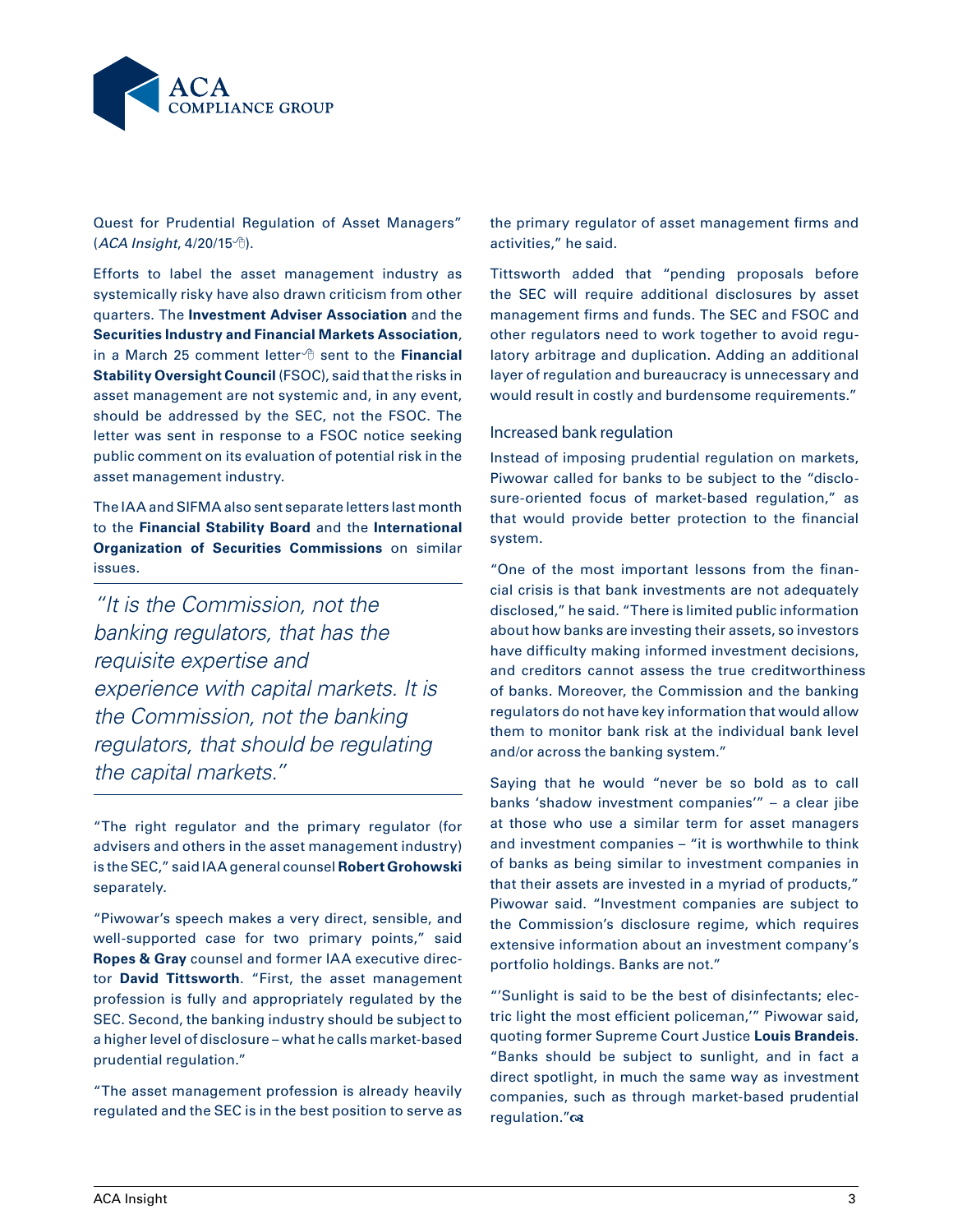

### **Firm Pays the Price**

continued from page 1

agency said. The firm's alleged failure to repeatedly put off making the changes it promised led the SEC to show, via the sanctions it levied, that it means business.

**Trust & Investment Advisors**, an Indianapolis-based advisory firm with approximately 270 clients and about \$150 million in assets under management, along with its owner/president, **Larry Pitts**, and its CFO and investment committee chairman, **George Prugh**, allegedly failed to correct ongoing securities violations noted during on-site examinations in 2005 and 2007. When exam staff found the same deficiencies plus others during their 2011 exam, the SEC apparently decided that enough was enough.

Not acting on deficiencies is something of a hot button with the SEC, which tends to see such firm as "recidivists" that do not take compliance seriously. Advisers classified as such may well find themselves getting more attention than they otherwise might receive.

"Investment advisers should be aware that if OCIE identifies deficiencies during an exam – particularly if the deficiencies concern areas of high priority to the SEC – there is a very good chance OCIE will come back again to check whether those deficiencies have been properly addressed," said **Mayer Brown** partner **Matthew Rossi**. "The failure to address such deficiencies may result in enforcement action, as was the case here."

SEC Division of Enforcement Asset Management Unit co-chief **Julie Riewe**, in a February 26 speech  $\theta$ , explained that her unit was working with OCIE on a compliance program initiative to identify advisory firms that lack effective compliance programs for possible enforcement action. "The goal is to drive firms to address repeated or systemic compliance failures that may lead to bigger problems," she said, "so the initiative targets firms that have been previously warned by SEC examiners about compliance deficiencies but failed to effectively act upon those warnings, or firms that have wide-ranging compliance failures."

It's not that there was anything particularly complicated

about the alleged deficiencies in this case. They included the firm's failure to complete an annual compliance review or develop a compliance manual, as well as its "continued use of misleading statements in its marketing materials," according to the May 18 administrative order instituting the settlement. Trust & Investment Advisors "willfully violated, and Pitts and Prugh willfully aided, abetted and caused [the firm's] violations of Section 206(2) and 205(4) of the Advisers Act" and its Rules 206(4)-1(a)(5) and 206(4)-7. Attorneys representing the firm and the two executives did not respond to messages seeking comment.

"Firms and their principals can and will incur regulatory liability for failing to implement an adequate compliance program even without allegations of underlying client harm," said **Montgomery McCracken** of counsel **Terrance Reilly**. "Here, clients weren't defrauded nor was any money lost. The firm simply didn't have a compliance program in place or a culture of compliance."

#### Examinations and inaction

OCIE conducted three separate on-site examinations of Trust & Investment Advisors between 2005 and 2011. Here's what happened at each:

- **• 2005.** Examiners discovered that the firm had failed to develop compliance policies as required by Rule 206(4)-7, known as the Compliance Program Rule. Following the on-site visit, the firm "reported that it had 'made progress with our written policies and procedures designed to prevent violation of the Advisers Act and rules,'" according to the administrative order, and promised to send the agency "'a copy with the typed version of this response.'"
- **• 2007.** Despite the promises made after the 2005 examination, the SEC said, "OCIE found during its 2007 exam that: (i) [the firm] still had not yet completed its compliance manual; (ii) [the firm] had not conducted an annual compliance review; and (iii) [the firm's] designated chief compliance officer (CCO A) did not have appropriate knowledge of the Advisers Act," such as not being aware of the requirement to conduct a compliance program review. OCIE told Trust & Investment Advisers that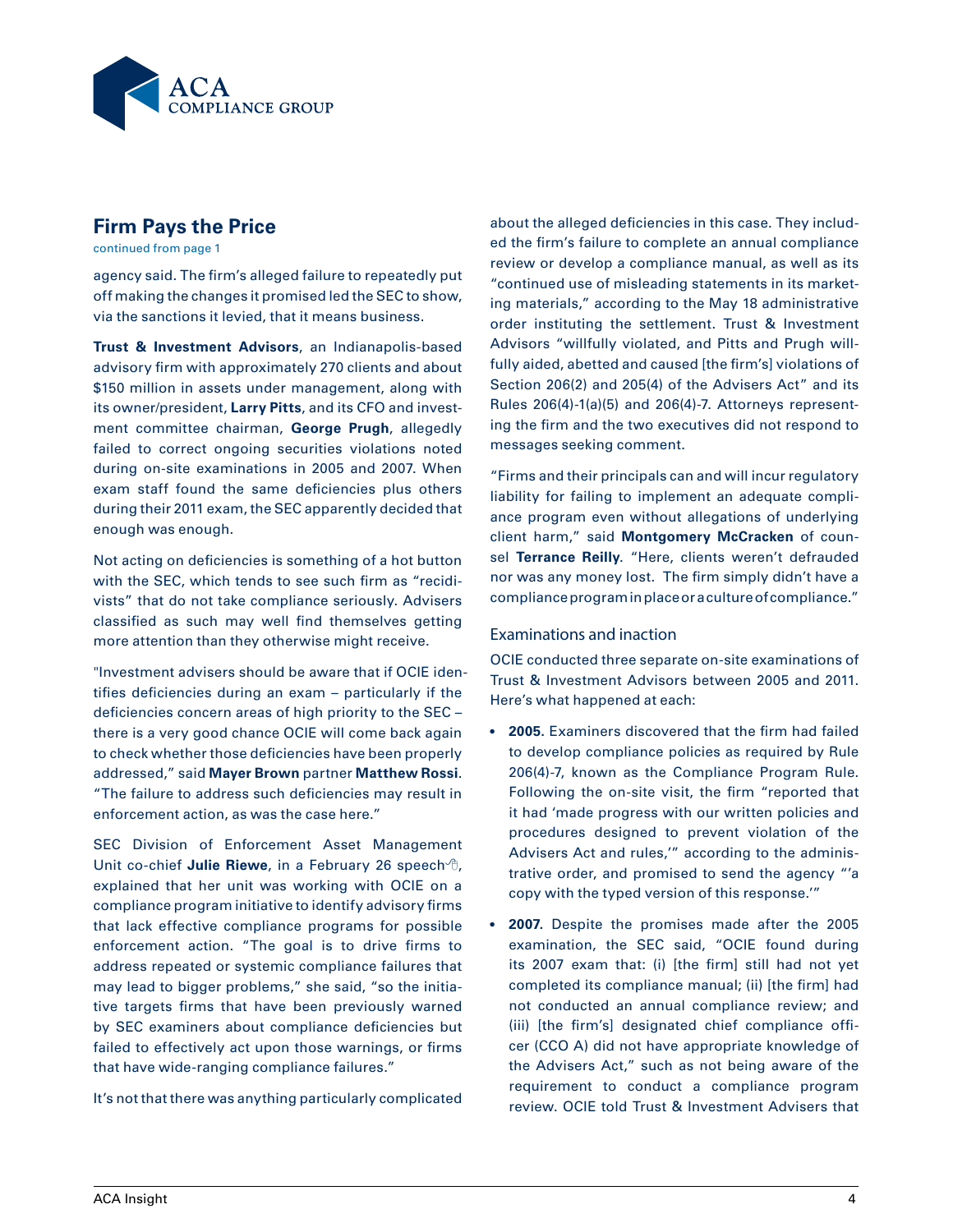

"it was concerned that [the firm] employed a 'cavalier approach to compliance' that called into question [the firm's] commitment to operate its business in accordance with the federal securities laws." Trust & Investment Advisors again assured OCIE that "it would remedy its compliance shortcomings," the SEC said. The firm said it would retain a compliance consulting firm to assist it in developing a compliance manual, and that it would provide compliance training to CCO A and other employees.

**• 2011.** "When OCIE staff returned for the 2011 exam, they discovered that [the firm] had made no progress on its compliance deficiency," the agency said. Prugh – who said he was now acting as the de facto CCO because CCO A was unable to complete the Series 65 exam – said that the firm's compliance committee had become inactive, and that the firm "had not had time since the last exam three years ago to work with [the compliance consulting firm] to develop a compliance manual and implement a compliance program."

#### Performance claims

As if hitting one SEC hot button was not enough, Trust & Investment Advisors may have hit another when examiners found several instances where the firm provided allegedly misleading performance information in its marketing material to clients. Performance statements have a history of being closely scrutinized by the agency, as have marketing materials. A firm would really have to work to come up with better attention-grabbers than these.

#### Let's break these allegations down:

Examiners in 2007 found that Trust & Investment Advisors' one-on-one performance presentations to clients were misleading. "The presentations included gross of fee performance returns over an extended period of time; yet, the same presentations did not explain the impact that advisory fees could have on the value of a client's portfolio," the SEC said.

Once again, however, a promise to fix did not result in an actual fix, if the agency is to be believed. "Following the 2007 exam, [the firm] indicated it had corrected this issue. However, when staff returned for the 2011 exam,

they discovered that [Trust & Investment Advisors] continued to distribute marketing pieces showing bar charts with cumulative returns that did not explain the impact that advisory fees could have on the value of a client's portfolio."

#### 2011 and beyond

Similar allegations were made after the 2011 exam. This time they included charges that Pitts appeared on a local access public television show using PowerPoint slides to compare the firm's cumulative returns over a 10-year period to the S&P 500's returns over that same period. "These comparisons were misleading because they neglected to deduct applicable advisory fees from [the firm's] cumulative returns," the SEC said. "Moreover, the charts did not include a disclosure stating that [Trust & Investor Advisor's] cumulative returns did not reflect the deduction of advisory fees, and that such fees would reduce client returns. These TV show appearances led to client referrals."

Aside from the deficiencies OCIE discovered during the exams, the SEC also charged that the firm distributed misleading performance information in weekly summary marketing emails from at least 2009 through 2012. These allegedly included weekly summaries sent to certain clients, as well as solicitors, that compared percentage increases in the S&P 500 index to percentage increases in Trust & Investor Advisors' portfolios. "The table materially overstated the performance of the [firm's] portfolios vis-à-vis the S&P 500 index because [the firm's] performance included the reinvestment of dividends, while the S&P 500 index number did not," the agency said.

#### At long last, change

After the 2011 examination was over and the SEC had apparently had enough, compliance began to improve at Trust & Investment Advisors. After that examination, the firm hired another CCO, this time one with Advisers Act experience, completed its compliance manual, and engaged a new compliance consulting firm to perform annual reviews, which it did in 2012 and 2013, the agency said. In addition, the new CCO reviews all marketing pieces, including those used on television.  $\infty$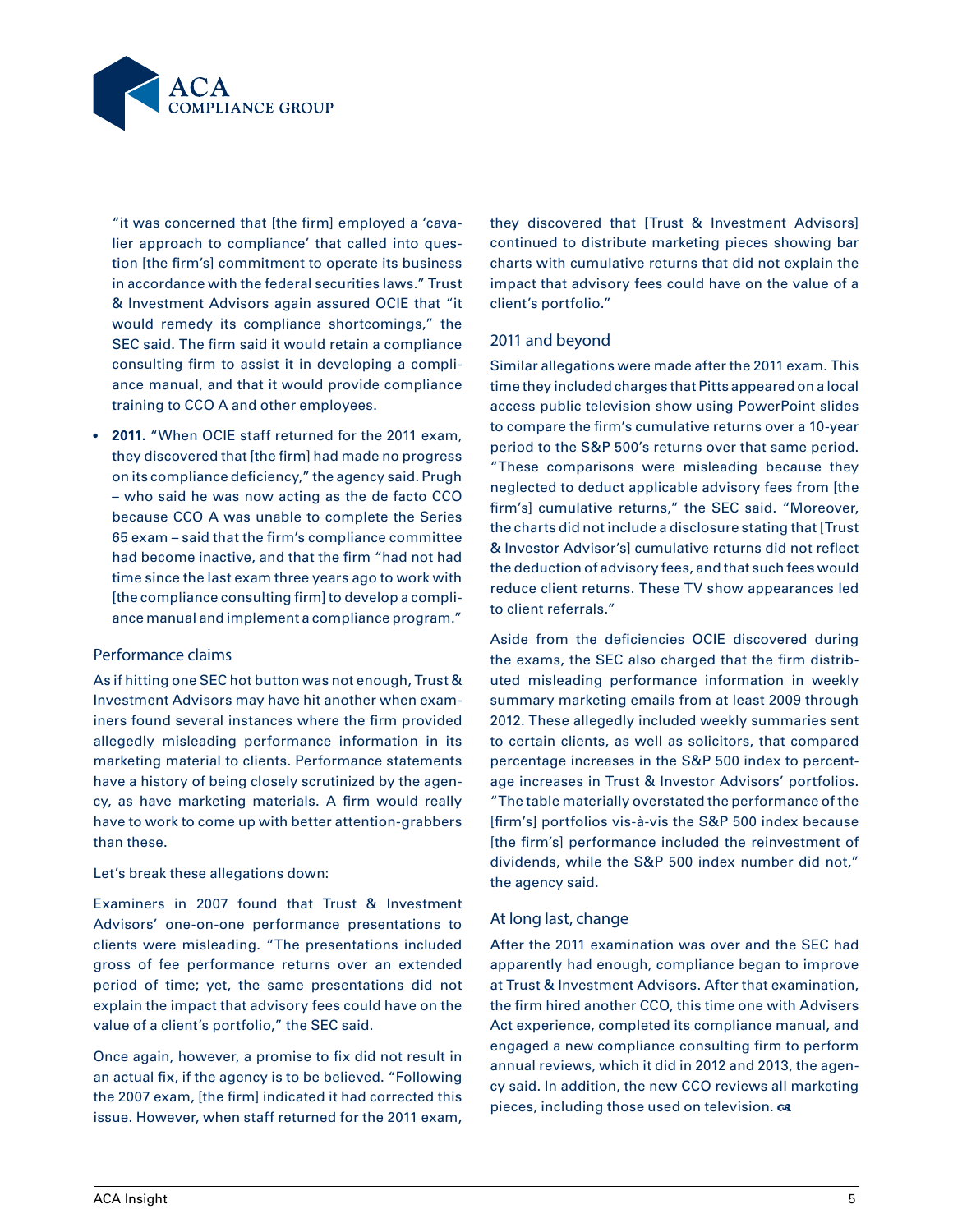

# **Whistleblower Program**

continued from page 1

The agency received more than 3,600 tips in fiscal year 2014 – about 10 per day – and that was up from 3,200 tips in 2013, said SEC chair **Mary Jo White** in an April 30 speech  $\theta$ , "The SEC as the Whistleblower's Advocate," in Chicago. "In the first quarter of this year, we have seen the numbers increase again – by more than 20 percent over the same quarter last year," she said, adding that the tips have come from all 50 states and "span the full spectrum of federal securities laws violations."

- **• The quality of tips and whistleblower assistance is improving.** The SEC is receiving "higher quality tips that are of tremendous help to the Commission in stopping ongoing and imminent fraud, and lead to significant enforcement actions on a much faster timetable than we would be able to achieve without the information and assistance from the whistleblower," White said. Whistleblowers, she said, "have provided us with original information leading to the opening of new investigations, 'insider' views as to how a company approaches its disclosures to investors and highly technical analyses of rapidly evolving fraud schemes."
- **• First award in retaliation case.** A whistleblower will receive more than \$600,000, which represents the maximum 30 percent award payment, for aiding the SEC's June 2014 settlement with **Paradigm Capital Management**, in part for retaliating against the whistleblower (ACA Insight, 6/23/14<sup>th</sup>), which was the first such award, the agency announced on April 28. "My hope is that the award … encourages potential whistleblowers to come forward in light of our demonstrated commitment to protect them against retaliatory conduct and make significant financial awards to whistleblowers who suffer employment hardships as a result of reporting possible securities law violations," said SEC Office of the Whistleblower chief **Sean McKessy**.
- **• Second award to a compliance professional.** The SEC on April 22 said it would present a compliance

officer with between \$1.4 million and \$1.6 million by coming forward to help prevent "imminent misconduct" from causing substantial financial harm to a company or investors. The name of the entity involved was not released, but the award was the second given under the program to an employee with internal audit or compliance responsibilities, the agency said.

**More than \$50 million in awards.** This amount is the total of the awards given out since the program's inception in 2011, with 17 whistleblowers receiving awards. Three individual awards were in excess of \$1 million, White said. "In the last fiscal year, the Commission issued more awards to more people for more money than in any previous year – and that trend is expected to accelerate."

The whistleblower program, "while still developing, has proven to be a game changer," White said.

A whistleblower can receive an award if he or she voluntarily provides the SEC with original information that leads to a successful agency enforcement action or related action with monetary sanctions exceeding \$1 million. Awards can range between 10 percent and 30 percent of the amount collected, depending on a number of factors. Those factors include the significance of the volunteered information, assistance provided by the whistleblower, the importance of the law enforcement interest advanced, the culpability of the whistleblower, and whether there was a delay in reporting.

#### Pluses and minuses

"Many in-house lawyers, compliance professionals and law firms representing companies have told us that since the implementation of our program, companies have taken fresh looks at their internal compliance functions and made enhancements to further encourage their employees to views internal reporting as an effective means to address potential wrongdoing without fear of reprisal or retaliation," White said.

This represents, at least to some degree, an evolution in the way the whistleblower program was initially viewed by compliance professionals. At that time, "concerns were raised about undermining companies' internal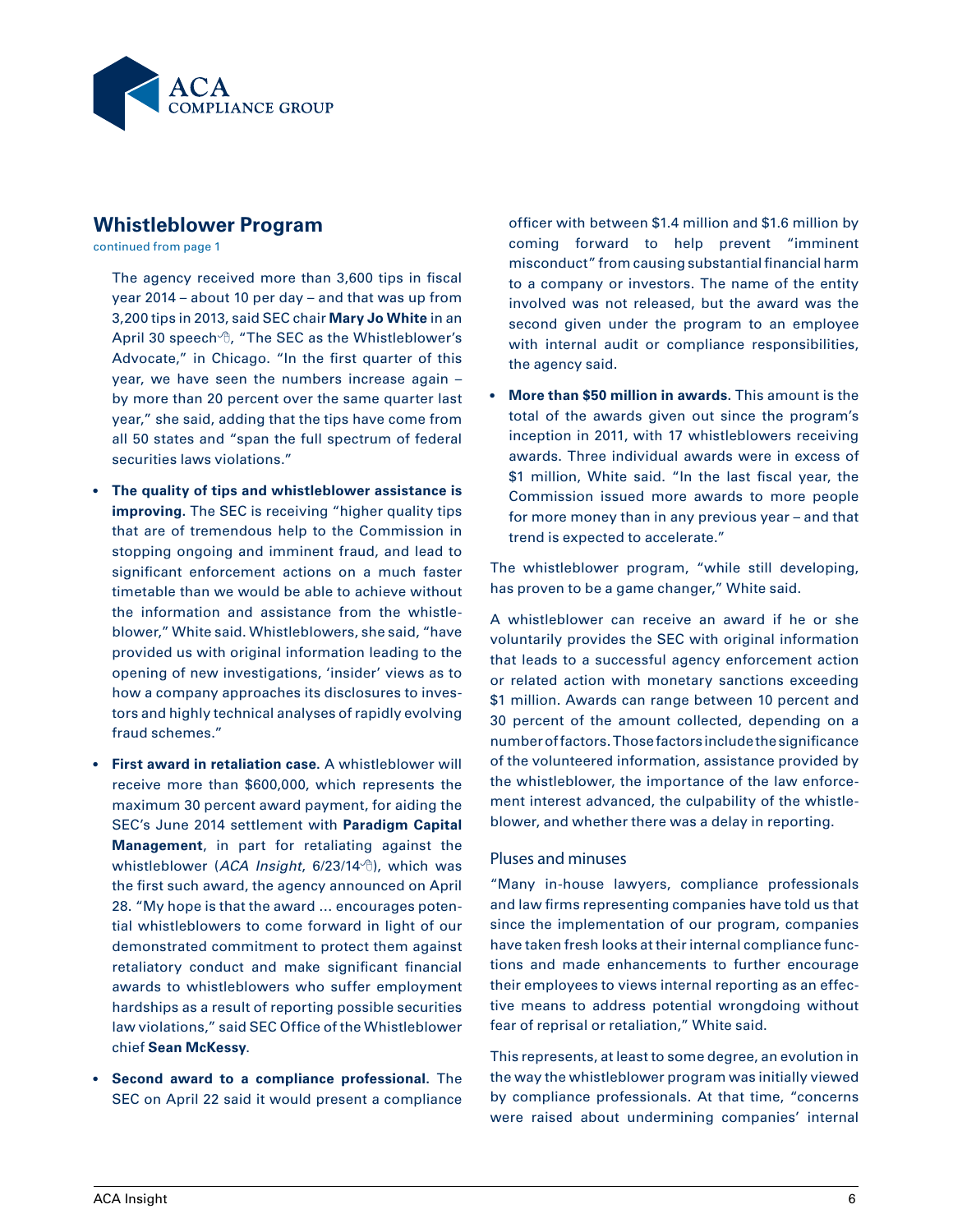

compliance programs," White said. The SEC, at least partially in response to these concerns, established a framework to incentivize employees to report internally first. As the program currently works, a whistleblower's participation in internal compliance systems is a factor considered in determining the size of an award.

But the incentive program really doesn't solve the problem, said **Mayer Brown** attorney **Adam Kanter**. "There is no requirement to inside-report before going to the SEC. Consequently, firms can still run into situations where the progress of an ongoing internal investigation is actually impeded by the SEC showing up 'early' before the investigation is concluded—due to a whistleblower tip, which can ultimately delay final resolution of the problem."

"Beyond that," Kanter said, "if the SEC acts on a concurrently-reported whistleblower tip before the company's own internal investigation has had time to make any progress, the information asymmetry between the SEC and the company can lead to problems. The SEC may believe that the firm is being recalcitrant by failing to be forthcoming with additional information, when in fact it simply hasn't had enough time to properly investigate the alleged conduct."

Firms can still run into situations where they conclude an internal investigation and fix the problem, then voluntarily report it to the SEC, only to find that the SEC already knows of the problem because a whistleblower reported to the agency first. Or the SEC might pay a firm a visit in response to a whistleblower report, not knowing that the firm was already conducting an investigation of it and planning to fix it.

"White focuses on the positive aspects of the Dodd-Frank whistleblower bounty programs while ignoring the downsides," said **Zaccaro Morgan** partner **Nicolas Morgan**. He noted the nearly 7,000 tips the program reportedly generated in fiscal years 2013 and 2014. "That sounds like an unadulterated success until you see that only 17 people have received awards since the inception of the program. The overwhelming majority of the tips pouring in do not result in awards."

"These non-award tips impose a cost," he said. "The SEC staff spends scarce time and resources pursuing tips. Companies spend time and resources investigating allegations. When the tips and allegations have merit, those are resources well spent. When the tips and allegations are not meritorious, the resource expense is wasteful at best, and certainly in some situations a

#### **To Subscribe**

**Call:** (800) 508-4140

**Web:** www.acainsight.com

**E-mail:** subscribe@acainsight.com

**Fax coupon at right to:** (301) 495-7857

#### **Multi-user web site licenses are available!**

| <b>NAME</b>                                                                              | <b>TITLE</b> |            |
|------------------------------------------------------------------------------------------|--------------|------------|
| <b>FIRM</b>                                                                              |              |            |
| <b>STREET</b>                                                                            |              |            |
| <b>CITY</b>                                                                              | <b>STATE</b> | <b>ZIP</b> |
| <b>E-MAIL ADDRESS</b>                                                                    | <b>PHONE</b> |            |
| Payment - \$1,195 per year. Includes electronic versions, web access, and breaking news. |              |            |
| DC residents add 5.75% sales tax (\$68.71)                                               |              |            |
| $\Box$ Bill me $\Box$ Check enclosed (make payable to ACA Insight)                       |              |            |
| Please charge my $\Box$ Visa $\Box$ Mastercard $\Box$ Amex                               |              |            |
|                                                                                          |              |            |